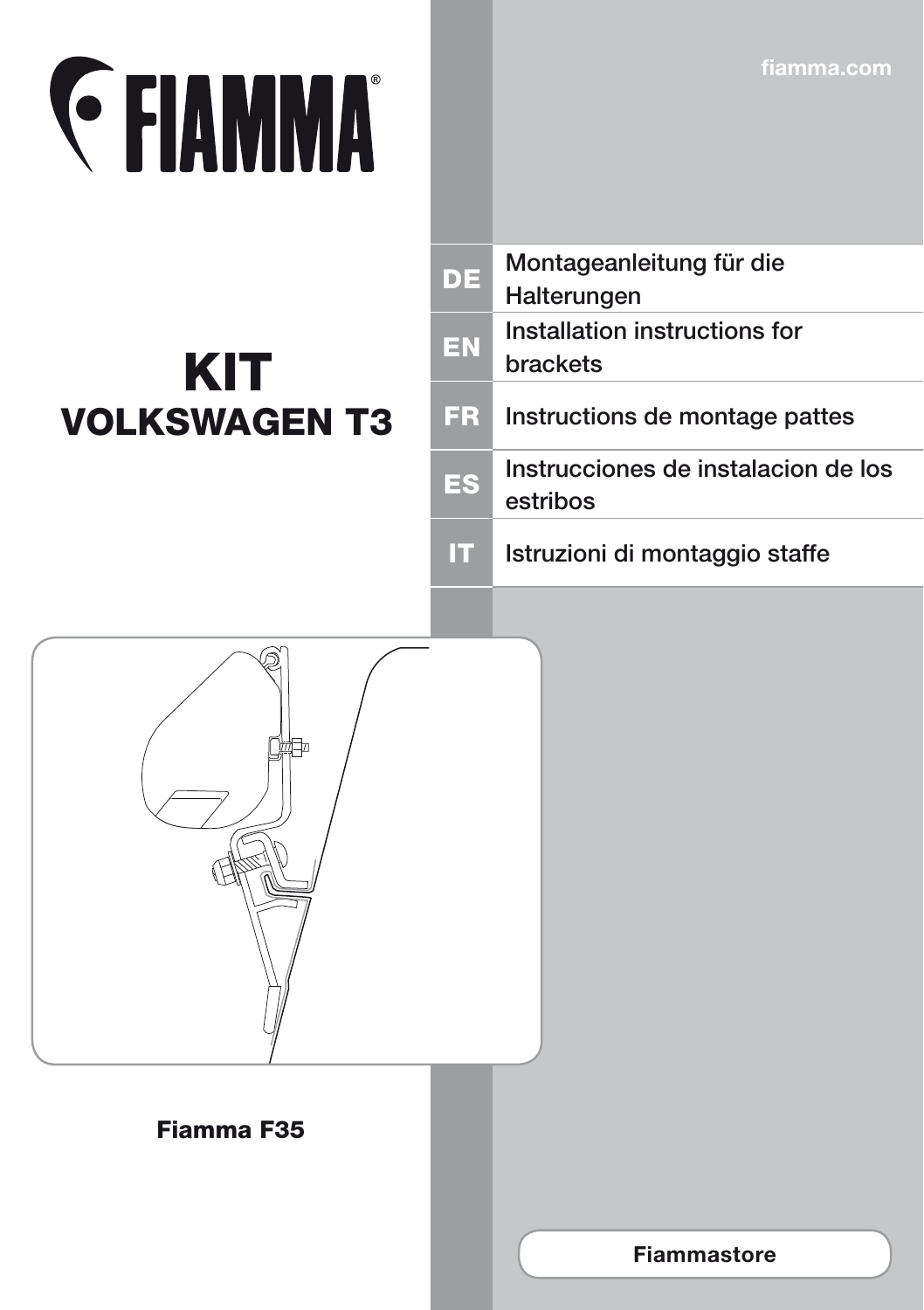

DE Verpackungsinhalt FR Contenu de l'emballage IT Contenuto dell'imballo



**EN** Package contents ES Contenido del embalaje























**2 Fiammastore**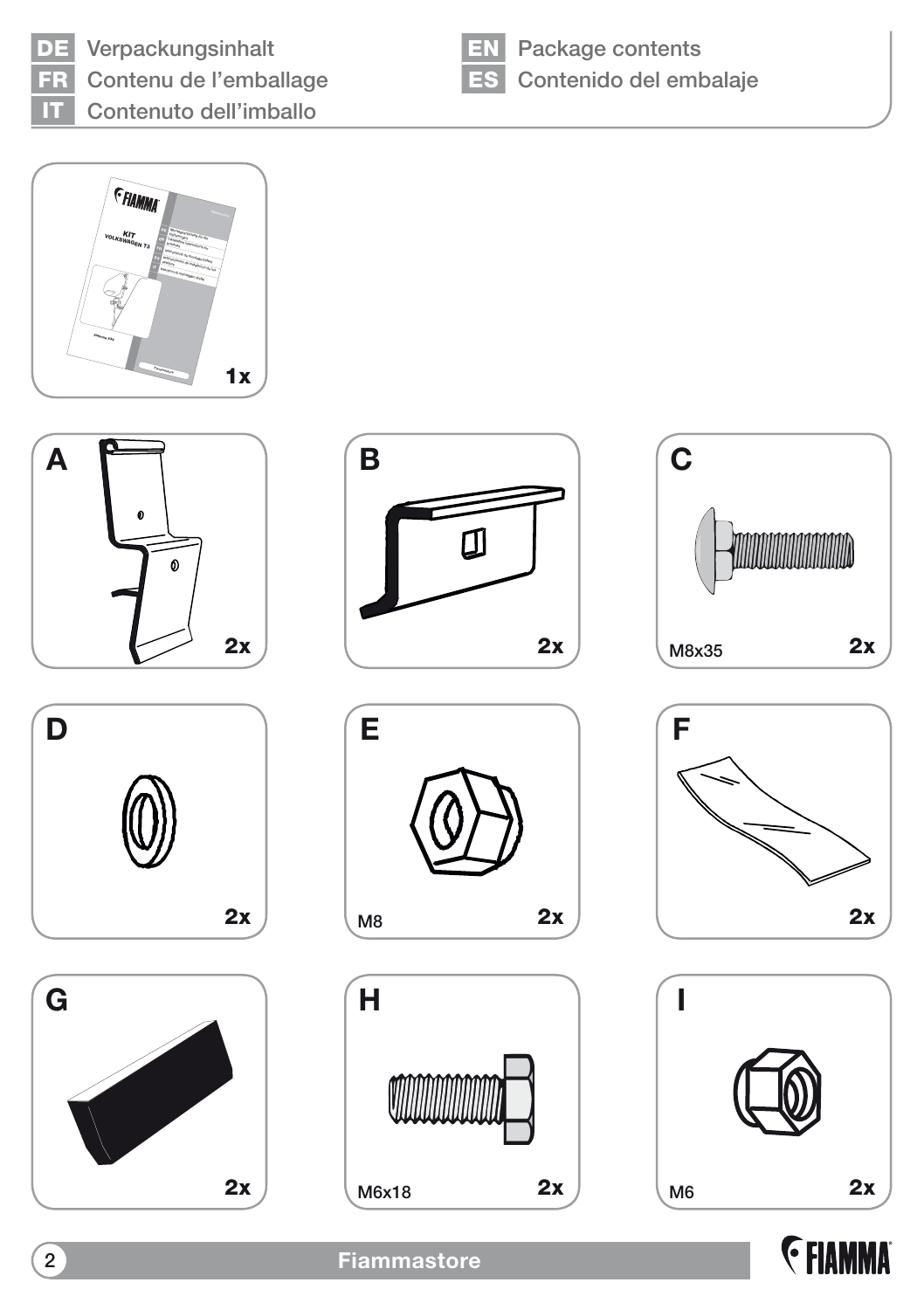DE Montageanleitung

FR Instructions de montage

EN Installation instructions ES Instrucciones de montaje

IT Istruzioni di montaggio

- DE Anbringung der Halterungen am Fahrzeug
- EN Installation of the brackets on the vehicle
- FR Installation des pattes sur le véhicule
- ES Instalación de los estribos sobre el vehículo
- IT Montaggio delle staffe sul mezzo





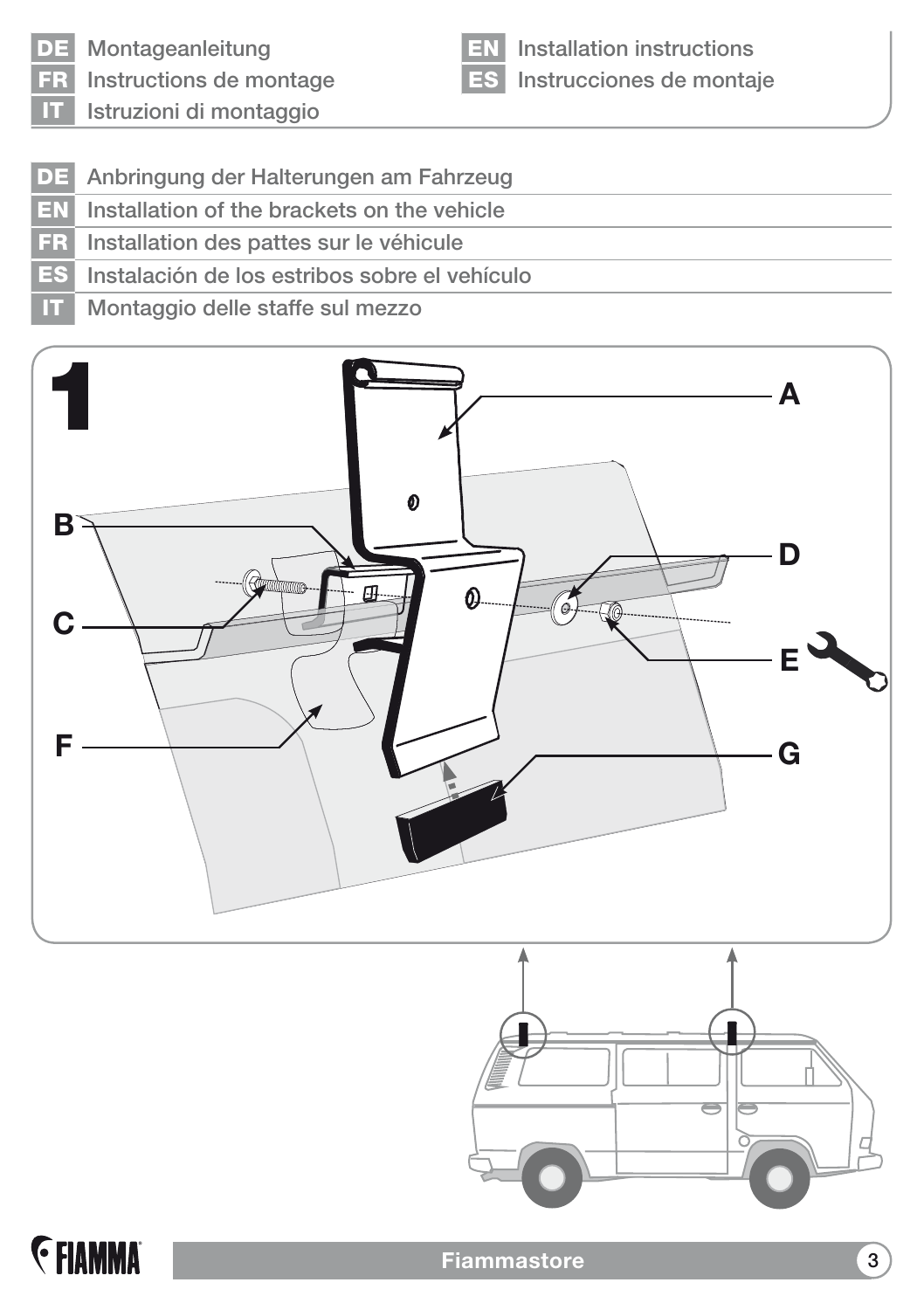

DE Montageanleitung

Instructions de montage IT Istruzioni di montaggio

EN Installation instructions ES Instrucciones de montaje

- DE Anbringung der Markise auf die Halterungen
- EN Installation of the awning on the brackets
- FR Installation du store sur les pattes
- ES Fijación del toldo sobre los estribos
- IT Montaggio del tendalino sulle staffe





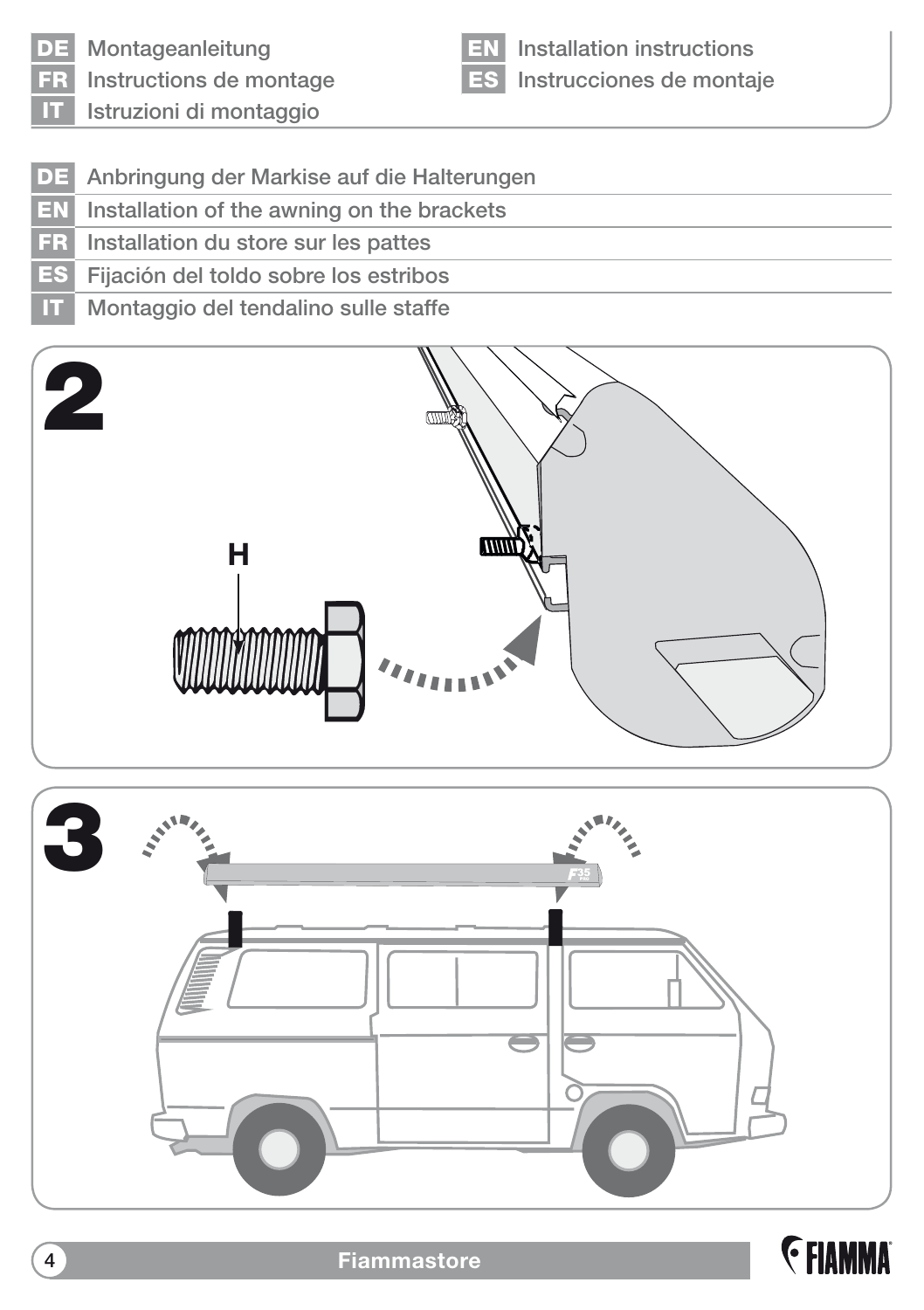

DE Montageanleitung

Instructions de montage Istruzioni di montaggio

Installation instructions ES Instrucciones de montaje

- DE Anbringung der Markise auf die Halterungen
- EN Installation of the awning on the brackets
- FR Installation du store sur les pattes
- ES Fijación del toldo sobre los estribos
- **IT** Montaggio del tendalino sulle staffe





## **E** FIAMMA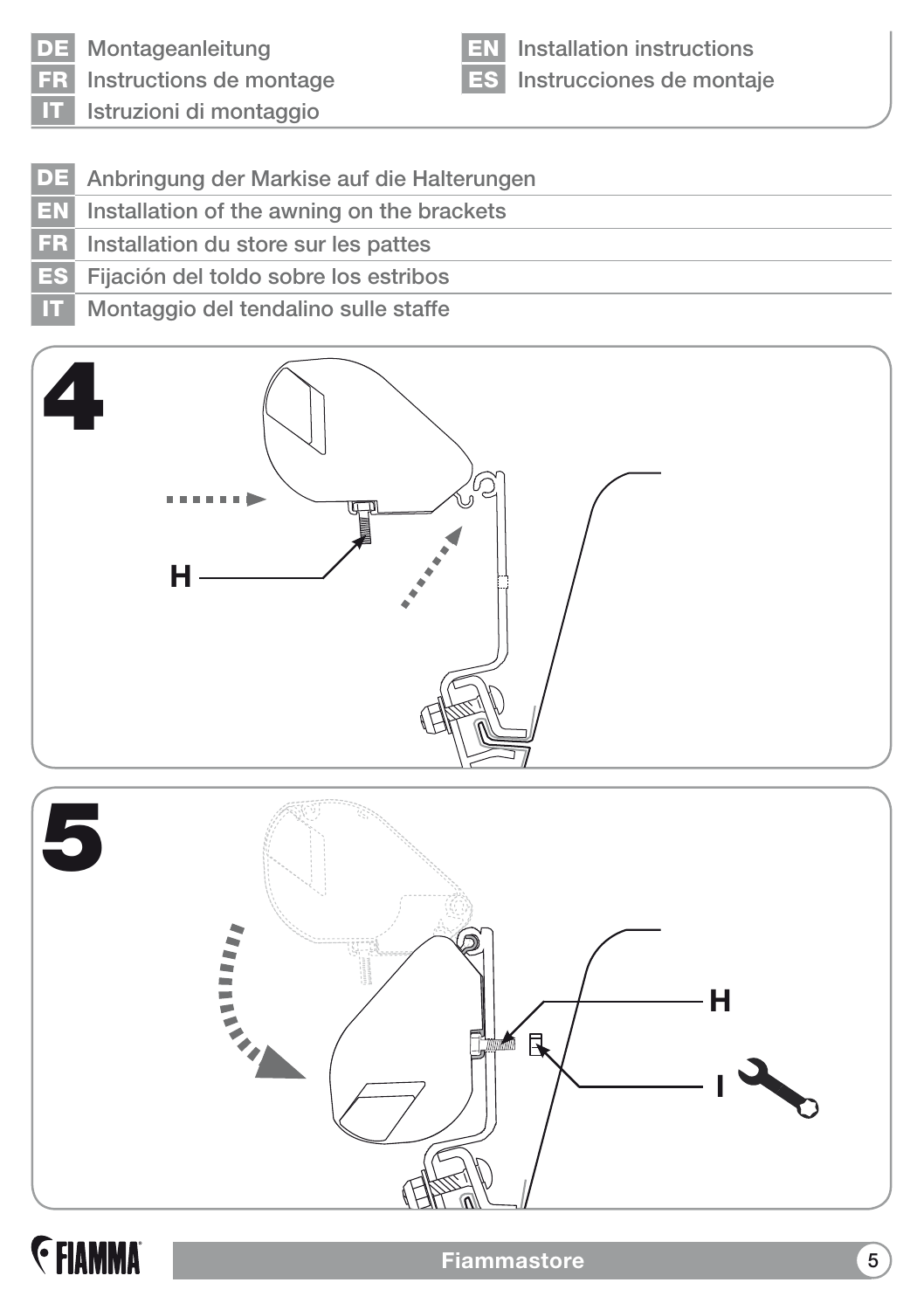| DE           | Montageanleitung                                                                                                                                                                                                   |           | <b>EN</b> Installation instructions |
|--------------|--------------------------------------------------------------------------------------------------------------------------------------------------------------------------------------------------------------------|-----------|-------------------------------------|
| <b>FR</b>    | Instructions de montage                                                                                                                                                                                            | <b>ES</b> | Instrucciones de montaje            |
| $\mathbf{H}$ | Istruzioni di montaggio                                                                                                                                                                                            |           |                                     |
| DE           | <b>ACHTUNG</b> Regelmäßig die Befestigung für die Halterungen kontrollieren.<br>Achten Sie vor allem nach den ersten Kilometern darauf, dass sich die<br>Haltebügel nicht verschoben haben.                        |           |                                     |
| <b>EN</b>    | <b>ATTENTION</b> Periodically check the brackets to make sure they are firmly<br>attached (especially after the first kilometers) make sure the bolts are not<br>loose and that holding brackets have not shifted. |           |                                     |
| <b>FR</b>    | <b>ATTENTION</b> Contrôler périodiquement l'état de fixation des pattes (surtout<br>après les premiers kilomètres) en s'assurant que les supports de fixation<br>n'aient pas bougé.                                |           |                                     |
| <b>ES</b>    | <b>CUIDADO</b> Controlar periodicamente el estado de fijación de los estribos<br>(sobretodo después de los primeros Kms) asegurándose que no se<br>desplacen.                                                      |           |                                     |
| π            | <b>ATTENZIONE</b> Controllare periodicamente lo stato di fissaggio delle staffe<br>(soprattutto dopo i primi chilometri) assicurandosi che le stesse non si siano<br>mosse e che i serraggi siano corretti.        |           |                                     |
| DE           | Bitte halten Sie sich beim Gebrauch für die Markise an die<br>Gebrauchsanweisung.                                                                                                                                  |           |                                     |
| EN           | When using the awning please follow the instructions of the product.                                                                                                                                               |           |                                     |
| FR           | Pour l'utilisation du store, se référer aux instructions du store même.                                                                                                                                            |           |                                     |

- ES Para el uso del toldo, atenerse a las instrucciones que se encuentran en el producto.
- IT Per l'utilizzo del tendalino, attenersi alle istruzioni presenti nel prodotto.

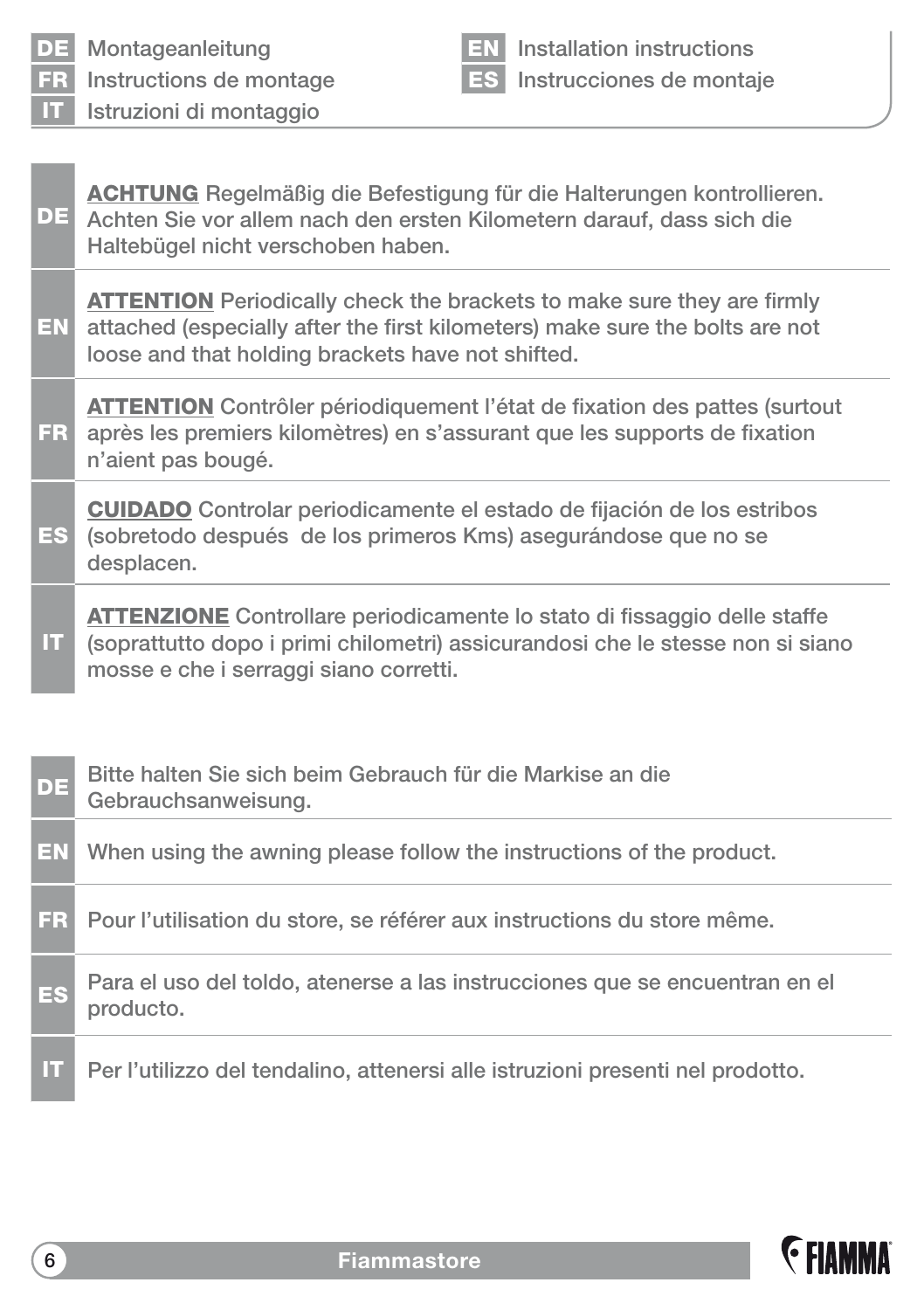| DE<br><b>FR</b><br>m | Garantie Fiamma<br><b>Warranty Fiamma</b><br>Garantía Fiamma<br>Garantie Fiamma<br>Garanzia Fiamma                                                                                                                                                         |
|----------------------|------------------------------------------------------------------------------------------------------------------------------------------------------------------------------------------------------------------------------------------------------------|
| DE                   | Im Falle einer Vertragswidrigkeit der Ware, kann der Verbraucher unter<br>den erforderlichen Voraussetzungen gegenüber dem Verkäufer von dem<br>Garantieanspruch zu den festgelegten Bedingungen gemäss den lokalen<br>Rechtsvorschriften Gebrauch machen. |
| EN                   | In case of defects with regards to materials and manufacturing, the customer is<br>entitled to the warranty in accordance with local laws and regulations of the country<br>in which the product was purchased.                                            |
| FR                   | En cas d'un défaut de conformité du produit, le consommateur pourra faire valoir<br>ses droits de recours en garantie selon les modalités prévues par les dispositions<br>légales locales, pour autant que les conditions de recours soient remplies.      |
| ES                   | En caso de fallos o defectos de material y de fabricación, el cliente puede hacer<br>valer la garantía de acuerdo con las leyes y reglamentaciones del país en el que el<br>producto haya sido comprado.                                                   |
| П                    | In caso di difetto di conformità dei beni, il consumatore potrà far valere nei confronti<br>del venditore la garanzia secondo le modalità previste dalle disposizioni di legge<br>locali, ove ne ricorrano i presupposti.                                  |